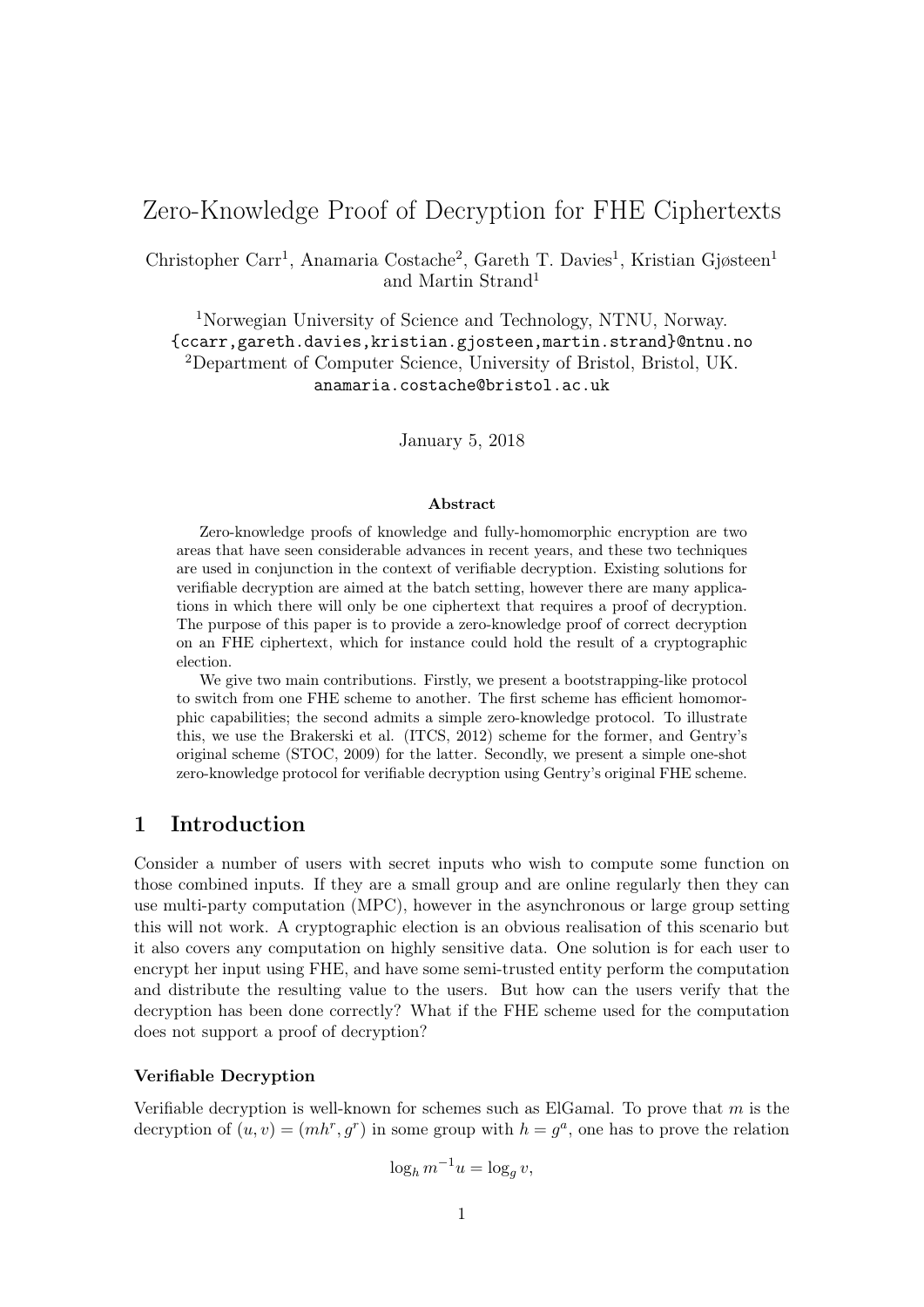<span id="page-1-0"></span>which can be done with a variant of the standard Schnorr protocol. For soundness, one must prove that there exists an integer value  $a$  such that the formula holds. For LWEbased cryptosystems it is no longer sufficient to prove that a certain value exists (working over the integers): it has to be smaller than some threshold. In addition, to hide the  $a$  in the Schnorr proof, the randomness used to mask a is uniformly distributed and used in such a way as to make all values of a equally likely.

The naïve approach can leak the secret key directly. Recall the DGHV scheme [\[49\]](#page-15-0) which does FHE over the integers. The ciphertext is a number  $pq + 2r + m$ , where q is the key,  $r$  is noise and  $m$  is the message. If one were to apply a simple Schnorr-like protocol to the scheme, the verifier has to check that something is a lattice point. However, that is equivalent to seeing if it is divisible by the secret key  $q$ .

More concretely, consider a general LWE cryptosystem [\[8\]](#page-12-0) (RLWE cryptosystems are built using the same blueprint). Let q be some modulus. The public key is a matrix  $A$ which contains LWE samples and the private key is some vector  $\vec{s}$  such that  $A\vec{s} = 2\vec{e}$ , where  $\vec{e}$  is some small noise. To encrypt a message m, set  $\vec{m} = (m, 0, \ldots, 0)$ , choose a random vector  $\vec{r}$  with small entries (from {-1,0,1}), and output  $\vec{c} = \vec{m} + A^T \vec{r}$ . To decrypt, compute  $m = [(\vec{c}, \vec{s})]_q]_2$ . If we follow the pattern from above, a naïve proof of correct decryption would be to prove that there exists a vector  $\vec{s}$  such that

### $\langle \vec{c} - \vec{m}, \vec{s} \rangle$  is small.

The complication is the condition "is small", and typically much smaller than the modulus in the space. One can try to produce a tight proof (with respect to soundness), but that will leak information about the secret (which did not happen in the Schnorr case, as discussed above). To safeguard the secret which is smaller than some  $\beta$ , one can instead prove that it is smaller than  $\tau \times \beta$ , where  $\tau$  is large. Then we can achieve honest-verifier zero-knowledge, but at the expense of a large gap between the statement we want to prove, and that the verifier is convinced of. One can mitigate the problem using rejection sampling, but only to a certain extent. To sum up, the naïve approach is inadequate.

This problem is further explained in detail by Baum et al. [\[4\]](#page-12-1). Their goal is to provide a protocol for proving knowledge of plaintext, which is a problem related to verifiable decryption. They proceed to amortise the cost of the proof across several instances, by letting the verifier assign the ciphertexts into several buckets, and prove the claim for the sum of each bucket. Their technique has been subsequently refined [\[16,](#page-13-0) [18\]](#page-13-1).

Baum, Damgård, Oeschsner and Peikert [\[5\]](#page-12-2) have demonstrated a multiparty computation protocol for distributed threshold decryption. This can be transformed to an zero-knowledge protocol by doing "MPC in the head". However, it is still only efficient when amortised over multiple ciphertexts. Our goal is to start a line of research that will lead to efficient one-shot zero-knowledge protocols.

The analog problem – an *encryptor* wishes to prove that they did in fact encrypt a certain plaintext to a ciphertext – is relatively well studied. Lyubashevsky and Neven  $[40]$ show how one can avoid amortisation for proving knowledge of plaintext in a single round. Their technique is dependent on the linearity of encryption, but decryption algorithms are typically not linear.

#### Cryptographic Elections

In a cryptographically-verifiable election a central authority collects encrypted ballots from voters, homomorphically evaluates the election counting circuit and arrives at an encrypted result. The votes are published on some bulletin board so that voters can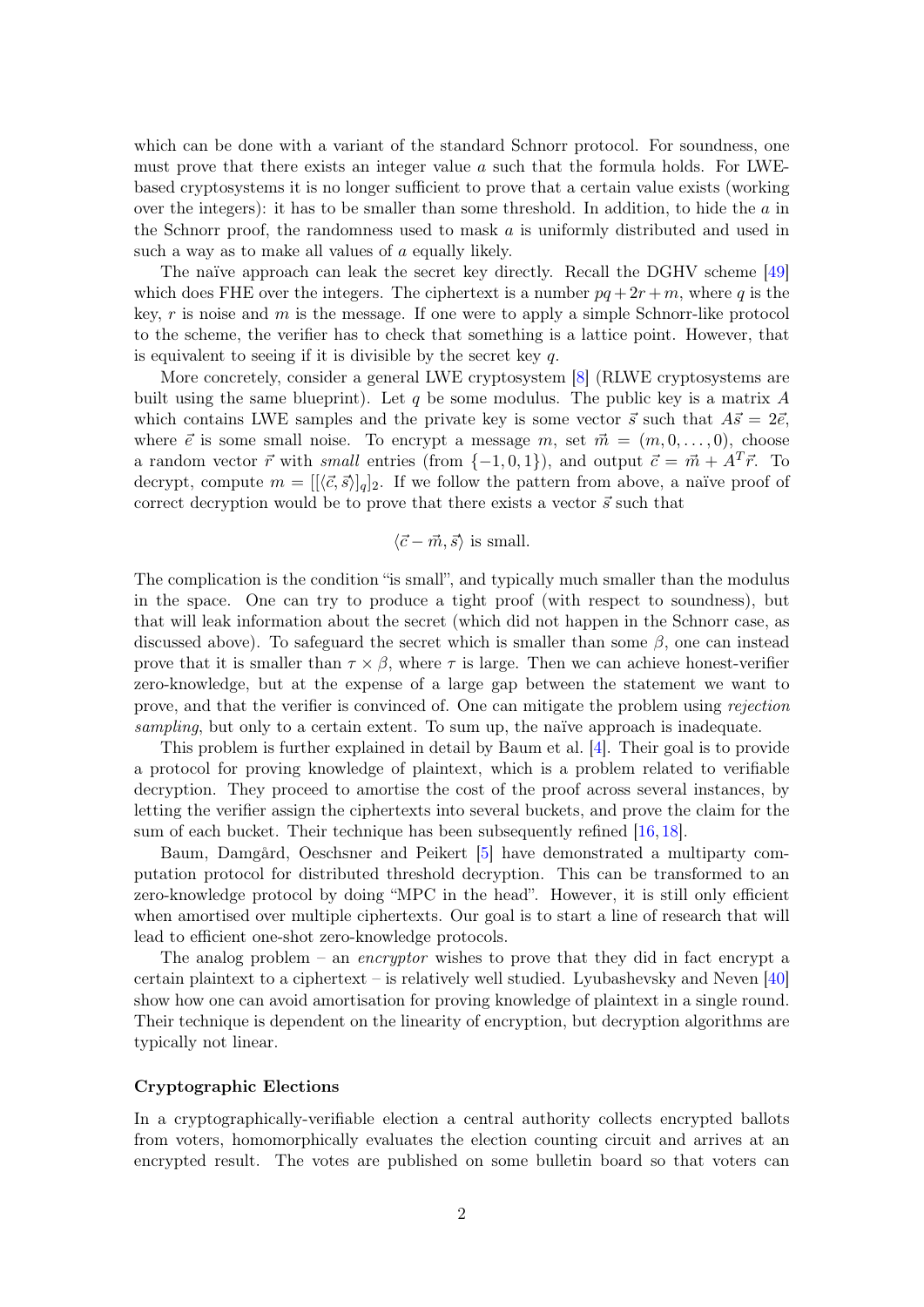<span id="page-2-1"></span>also perform the election counting circuit evaluation themselves. The authority then decrypts the ciphertext encrypting the result and appends a proof that the decryption was indeed done correctly. This process of homomorphic tallying [\[12\]](#page-12-3) is applicable when the counting function used in an election can be efficiently evaluated on encrypted ballots. This approach greatly simplifies public verifiability of a voting system [\[30\]](#page-14-0), as correctness follows from the homomorphic properties of the cryptosystem. Note that Gjøsteen-Strand [\[30\]](#page-14-0) uses leveled fully homomorphic encryption with a larger plaintext space, but the approach also works for binary plaintexts. Traditionally, the cryptosystems used in voting have been additively or multiplicatively homomorphic [\[36,](#page-14-1)[44\]](#page-15-2) which places significant restrictions on the kind of counting functions that can be computed. Fully- (or somewhat-) homomorphic encryption  $(F/SHE)$  greatly expands the applicability of homomorphic tallying, such as in Gjøsteen-Strand [\[30\]](#page-14-0). Unfortunately, this greater functionality comes at a cost: verifiable decryption of the result now becomes an obstacle.

#### <span id="page-2-0"></span>Our Contribution

Gentry's breakthrough [\[21\]](#page-13-2) came from achieving fully homomorphic capabilities through bootstrapping. Bootstrapping is the homomorphic evaluation of the decryption circuit in order to produce a ciphertext with lower noise. One can formalise this by saying that bootstrapping is an algorithm that takes a ciphertext encrypted under one instance of a scheme, into a new instance. These instances can be identical (using the same key, and requiring a property known as circular security), or they can use different keys. The only requirement for bootstrapping is that the source instance has a decryption algorithm (consider the decryption key as hard-coded into the algorithm, such that each instance has a unique algorithm) that is easy enough for the target instance to evaluate, and still have space left for further computations.

The common state situation – that the source and target instances are using the same underlying scheme  $-$  is not intrinsic to the bootstrapping idea. One can therefore generalise it to instances from different cryptosystems. This observation has yielded a number of recent works focused on providing extremely fast bootstrapping [\[10,](#page-12-4) [19\]](#page-13-3). We are less interested in how long this bootstrapping procedure takes since we only ever need to do it once: in this instance to produce the proof of a single decrypted value. In fact, we wish to bootstrap ciphertexts from comparatively efficient modern FHE schemes to (slower) schemes with a particular lattice structure that allows for the zero-knowledge protocol to work.

Assume we are given two homomorphic schemes: one with efficient homomorphic capabilities, the second suitable for zero-knowledge proofs. If the latter can evaluate the former's decryption circuit homomorphically, it follows that we can apply the zeroknowledge proof to the initial scheme. The challenge is to work out the algorithm that binds the two schemes together: one must take an efficient circuit for the source scheme, and formulate in such a way that the target scheme can evaluate it.

As an example of the utility of our main contribution, we provide a one-shot zeroknowledge protocol for verifiable decryption of FHE ciphertexts. In particular, we show how to transform a ciphertext of the BGV [\[8\]](#page-12-0) encryption scheme to one from the Gentry [\[21\]](#page-13-2) scheme. We then give a zero-knowledge proof of decryption for the Gentry scheme, and combining the two results yield a proof of decryption for BGV. Our main technical results are illustrated in Fig. [1.](#page-2-0)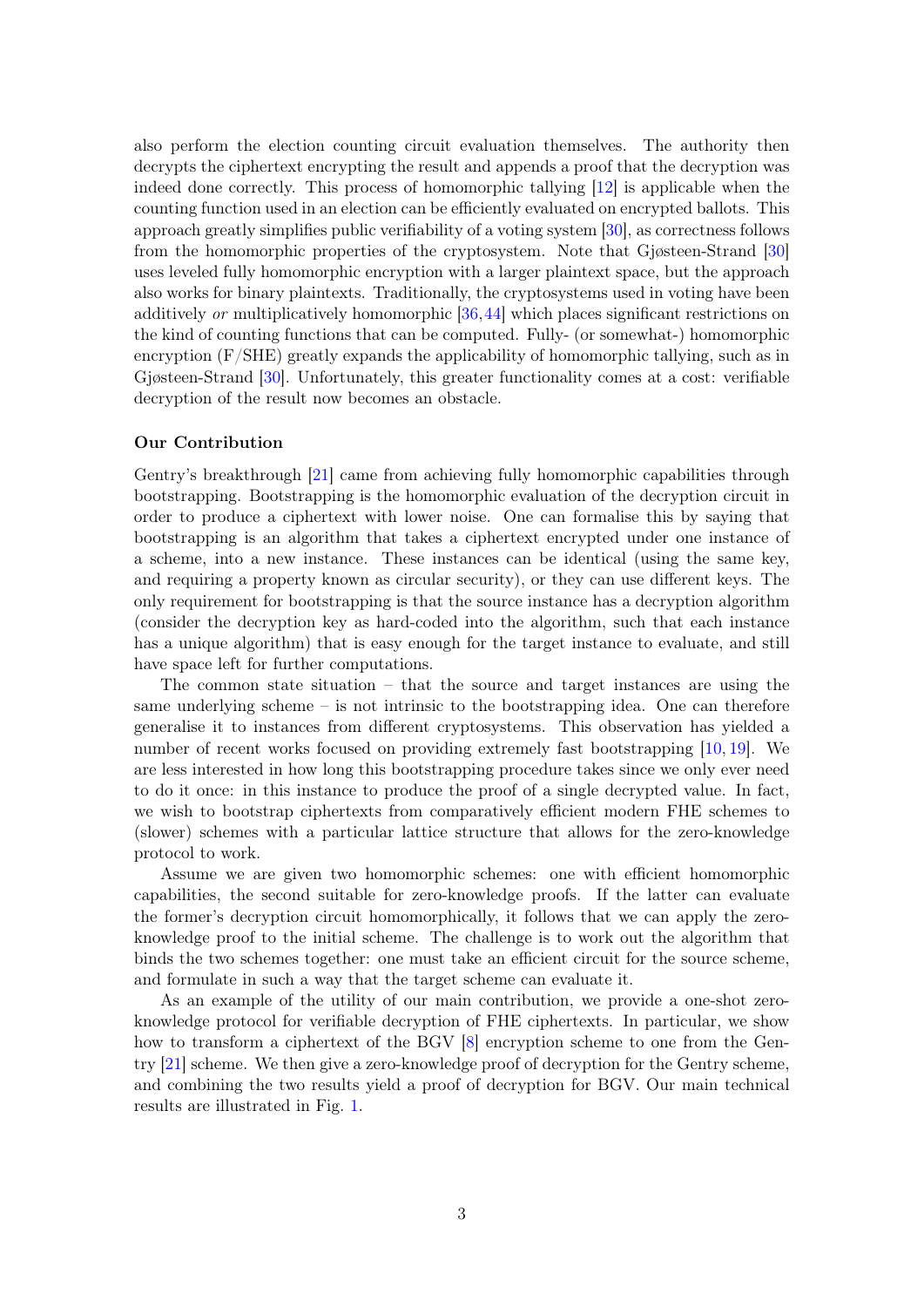<span id="page-3-0"></span>

Figure 1: How to obtain a proof of decryption on a BGV ciphertext.

### Further Work

Our hope is that this idea can be applied to transformations between other FHE schemes as well. Each such combination requires some precise tailoring, and can have other applications than the one we present here. For example, switching between from FHE scheme B to FHE scheme  $A$ , where scheme  $A$  is suitable for some specific algorithm, while scheme B is better for general computations.

Additionally, much like the results of decrypting AES homomorphically led to the development of more FHE-friendly symmetric schemes [\[2,](#page-12-5) [31,](#page-14-2) [41\]](#page-15-3), we believe there is a potential to develop specialised and efficient FHE schemes for specific applications, such as simple zero-knowledge proofs. If that scheme is capable of performing the ciphertext transformation from a different scheme, then such a primitive will exist for all other such schemes.

To the best of our knowledge, the BGV [\[8\]](#page-12-0) and original Gentry [\[21\]](#page-13-2) schemes are the only ones that work in this context. The reason for this is that the Gentry scheme admits very simple and efficient zero-knowledge proofs of correct decryption, and other latticebased schemes do not or are broken. We use the BGV scheme in the initial phase of our protocol because it appears to be the most efficient [\[15\]](#page-13-4). The question of whether zeroknowledge proof of correct decryption via ciphertext-switching can be instantiated with different schemes remains open.

## 2 Preliminaries

Denote reduction of a modulo b in two ways, either by  $[a]_b$  for  $a, b \in \mathbb{Z}$  to mean mapping integers to  $\left[-\frac{b}{2}\right]$  $\frac{b}{2}, \frac{b}{2}$  $\frac{b}{2}$  or by  $\langle a \rangle_b$  to mean mapping to  $[0, b)$ . Use  $\lceil a \rfloor$  to denote rounding  $a \in \mathbb{R}$ to the nearest integer. We use  $\cdot$  for scalar multiplication and  $\times$  for any other multiplication operation. Denote column vectors as lower case bold a and matrices as upper case bold **A**. The inner product of two vectors **a**, **b** is written  $\langle \mathbf{a}, \mathbf{b} \rangle$ . We write  $a \stackrel{\$}{\leftarrow} S$  to mean that a was chosen uniformly at random from the set S and  $a \leftarrow D$  to mean that a was selected according to the distribution D. An NP relation R is a set  $(x, w)$  of pairs of inputs x and witnesses w, for which deciding if  $(x, w) \in R$  can be checked in time polynomial in the length of  $x$ .

### 2.1 Zero-Knowledge Protocols

In a zero-knowledge protocol a prover attempts to prove to a verifier that she knows a proof that a statement is true – usually a witness for an instance of an NP relation. An accepting conversation is one for which the verifier outputs accept. Later on we will need the following two definitions relating to zero-knowledge protocols, and we use the notation of Damgård [\[17\]](#page-13-5).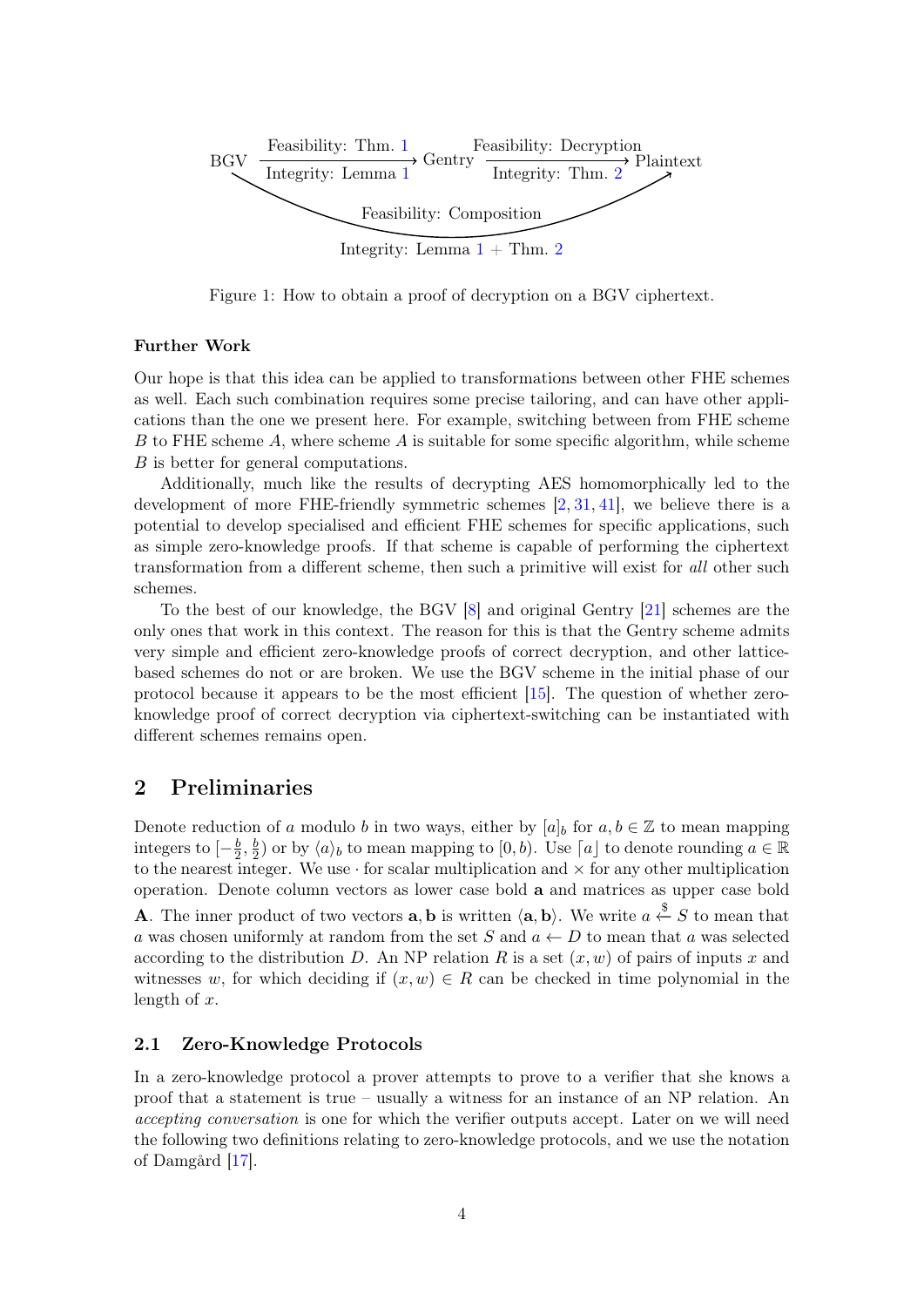**Definition 1** (Special Soundness). There exists an efficient algorithm A s.t. if  $(a, c, z)$ and  $(a, c', z')$ , with  $c \neq c'$ , are accepting conversations for x, then  $A(\Delta, x, a, c, z, c', z') = w$ (where  $\Delta$  are the system parameters) such that  $(x, w) \in R$ , for some binary relation R.

Definition 2 (Special Honest-Verifier Zero Knowledge (S-HVZK)). There exists a polynomial-time simulator  $S$ , which on input x and a challenge c, outputs an accepting conversation of the form  $(a, c, z)$ , with the same probability distribution as conversations between the honest prover and verifier on input  $x$ .

A three-message protocol satisfying completeness and these properties is called a  $\Sigma$ protocol.

#### 2.2 Lattices and Ideal lattices

An *n*-dimensional lattice is a discrete subgroup of  $\mathbb{R}^n$ . Lattices that form a discrete subgroup of  $\mathbb{Z}^n$  are called integral lattices, and we mainly focus on these. For a set of linearly-independent vectors  $\{\mathbf{b}_1, \ldots, \mathbf{b}_n\} \in \mathbb{Z}^n$ , the set

$$
L = \Lambda(\{\mathbf{b}_i : 1 \le i \le n\}) = \left\{\sum_{i=1}^n x_i \cdot \mathbf{b}_i : x_i \in \mathbb{Z}\right\}
$$

is a lattice with basis  $\{b_1, \ldots, b_n\}$ . Lattices are often given by providing the basis in the form of a matrix **B**, with basis vectors  $\mathbf{b}_i$  as columns. The rank d of a lattice L is the dimension of the subspace  $\text{span}(L) \subseteq \mathbb{Z}^n$ , and we only consider full-rank (i.e.  $d = n$ ) lattices.

A Hermite normal form (HNF) basis for a lattice is a basis such that  $b_{i,j} = 0$  for all  $i < j$ ,  $b_{j,i}$  for all j and if  $i > j$ , then  $b_{i,j} \in [-b_{j,i}/2, +b_{j,i}/2)$ . For any basis B of L one can compute the  $HNF(L)$  efficiently using Gaussian elimination. In some older lattice-based cryptosystems, the secret key is set as a 'good' basis for a lattice where the vectors are short, and the public key is set to be the HNF of the same lattice.

Let  $\Phi(X)$  be a monic irreducible polynomial of degree n. We will often use the  $2n^{\text{th}}$ cyclotomic polynomial  $\Phi(X) = X^n + 1$  with  $n = 2^k$  for some  $k \in \mathbb{Z}$ . Define R as the ring of integer polynomials modulo  $\Phi(X)$ ,  $R = \mathbb{Z}[X]/(\Phi(X))$ . Elements of R can be considered as polynomials or as vectors; since elements of the ring  $R$  are polynomials of degree at most  $n-1$ , they can be associated with coefficient vectors in  $\mathbb{Z}^n$ .

A non-empty subset  $I \subset R$  is called an ideal of R if I is an additive subgroup of R, and for all  $r \in R$  and all  $x \in I$ ,  $x \cdot r \in I$ . One can define the ideal generated by the set  $E \subset R$  as the intersection of all ideals containing E (i.e. the smallest ideal containing E), which we denote by  $I_E$  if E contains more than one element. If  $E = \{x\}$  contains a single element, we denote the ideal generated by it by  $(x)$ . An ideal I is called principal if it is generated by a single element x, and then consists of all multiples of x in R. A lattice is an *ideal lattice* if it corresponds to an ideal of  $R$ . If the ideal lattice corresponds to a principal element (x) we can represent it using a single element  $x \in R$  or its coefficient vector  $\mathbf{x} \in \mathbb{Z}^n$ . This allows very compact representation of each component of schemes based on ideal lattices.

#### 2.3 Homomorphic Encryption

A homomorphic encryption scheme E is a public-key encryption scheme with an additional Eval algorithm that operates on ciphertexts. For the purposes of this paper, we focus on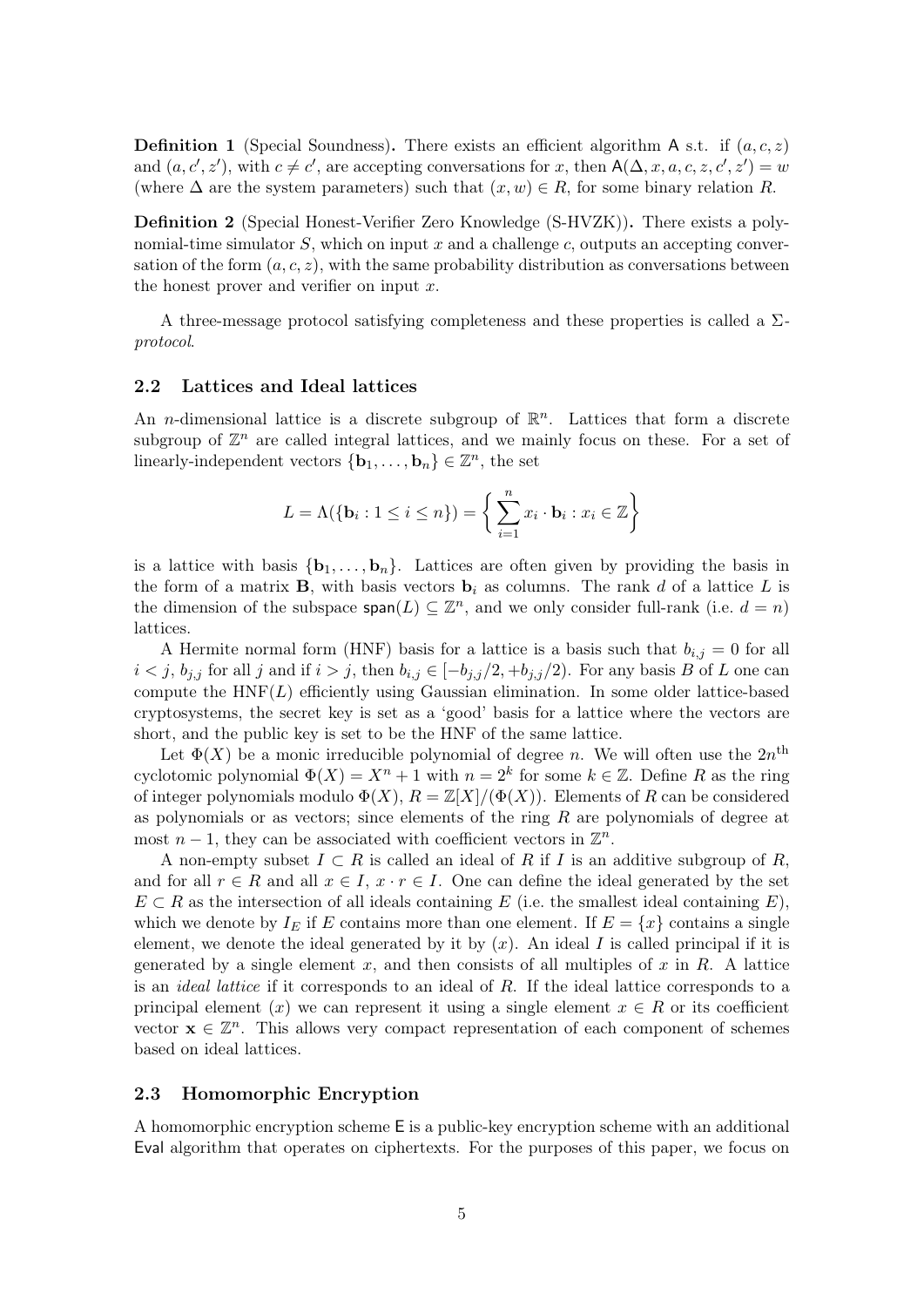<span id="page-5-0"></span>schemes that are both additively and multiplicatively homomorphic. We have a security parameter  $\lambda$ , and the algorithms are as follows.

$$
(pk, sk) \leftarrow \text{KeyGen}(1^{\lambda})
$$

$$
c \leftarrow \text{Enc}(pk, m)
$$

$$
c \leftarrow \text{Eval}(pk, \mathcal{F}, c_1, \cdots, c_n)
$$

$$
m \leftarrow \text{Dec}(sk, c).
$$

The Eval algorithm takes as input the public key  $pk$ , ciphertexts and a (circuit representing some) function  $\mathcal F$  and must respect a correctness requirement, namely that applying  $\mathcal F$  to the ciphertexts is equivalent to applying it to the underlying plaintext messages,

$$
\mathsf{Dec}(sk, \mathsf{Eval}(pk, \mathcal{F}, c_1, \cdots, c_n)) = \mathcal{F}(m_1, \cdots, m_n).
$$

We say E is fully homomorphic if it can support arbitrary functions  $\mathcal{F}$ , and somewhat homomorphic otherwise.

Since many of the schemes we refer to are very complex but have been detailed extensively elsewhere, we emphasise only the key points that we are interested in, and refer the reader to the original papers and the references therein for further details. Halevi [\[32\]](#page-14-3) points out that there have been three distinct generations of FHE schemes: i) Gentry's scheme and its variants, which require special assumptions in order to bootstrap successfully, ii) Brakerski et al.'s work that creates levelled schemes capable of evaluating any fixed (polynomial) depth, based on standard assumptions and iii) Work beginning with Gentry, Sahai and Waters [\[28\]](#page-14-4) that has asymmetric multiplication, allowing small noise growth, at the cost of not being able to use some of the optimisations available to second-generation schemes.

#### 2.3.1 Gentry-like Schemes

The three components that we can consider separately are the underlying SHE scheme, the procedure that 'squashes' the decryption circuit and the bootstrapping procedure. The main trick involved in Gentry's original method to reduce the degree of the decryption polynomial is to add to the public key a hint of the secret key: a large set of vectors, of which a very sparse subset adds up to the secret key (SSSP). An improvement to this step was given by Stehlé and Steinfeld [\[48\]](#page-15-4) who showed how to reduce the number of vectors required. Gentry and Halevi [\[22\]](#page-13-6) showed a way to do bootstrapping without squashing the decryption circuit by expressing the decryption function of the SHE scheme as a special depth-3 arithmetic circuit.

We give a high-level overview of what we refer to as a Gentry encryption. Gentry and Halevi gave an implementation of the scheme [\[23\]](#page-13-7) which has a simpler presentation compared to the original scheme, however it was shown to be insecure [\[11\]](#page-12-6). There are other 'Gentry-like schemes' that have ciphertexts which are suitable for our purposes and have a simpler presentation. By this we mean not only Gentry's original scheme [\[21\]](#page-13-2) but also the variants/implementations by Smart and Vercauteren [\[46\]](#page-15-5) van Dijk et al. [\[49\]](#page-15-0) and others [\[14,](#page-13-8) [27\]](#page-14-5). However, all of these implementations are currently broken and therefore we will use the original Gentry construction.

The algebraic set-up of the ring  $R$  is the same as mentioned above. We have a cyclotomic polynomial ring  $R = \mathbb{Z}[X]/(\Phi(X))$ . We also have two ideals I and J that are coprime in R, i.e.  $I + J = R$ . We also have two bases of the ideal J; one "good" basis, which plays the role of the secret key, and one "bad" basis, which plays the role of the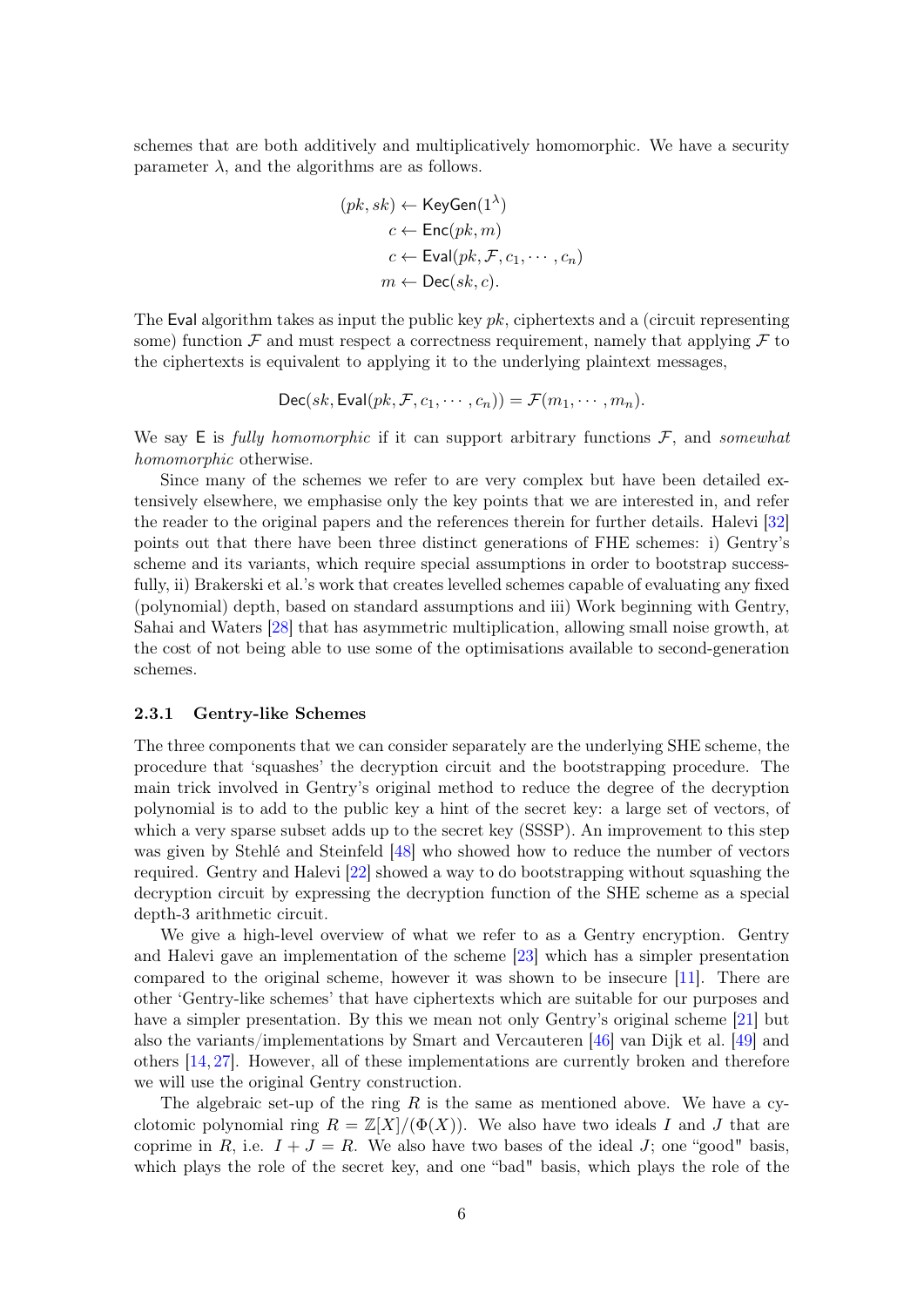<span id="page-6-0"></span>public key. Messages are binary, and we view the plaintext space as embedded into  $R/I$ . To encrypt, sample some error **r** and output  $c = 2r+m \pmod{B_{pk}}$ , so that the ciphertext is

$$
\mathbf{c} = 2\mathbf{r} + \mathbf{b} + \mathbf{m},
$$

where  $\mathbf{b} \in \mathbf{B}_{\text{pk}}$ , which is the "bad" basis – i.e. public key – of J. Here m is encoded as the constant polynomial 0 or 1.

To decrypt, use the good basis to identify and remove b (using the modulo operation), and then the inner noise in the same manner.

#### 2.3.2 Brakerski-Gentry-Vaikuntanathan-like Schemes

We can separately consider another class of FHE schemes that do not use assumptions for bootstrapping, but instead employ modulus switching [\[7–](#page-12-7)[9,](#page-12-8)[37\]](#page-14-6). This class of schemes can be optimised in a number of ways [\[3,](#page-12-9)[24–](#page-13-9)[26,](#page-13-10)[33,](#page-14-7)[35,](#page-14-8)[47\]](#page-15-6). In this work, we choose to focus on the original BGV scheme [\[8\]](#page-12-0). This is because it is currently the most efficient scheme [\[15\]](#page-13-4), as well as one of the two FHE schemes widely implemented [\[34\]](#page-14-9).

Decryption of a BGV ciphertext  $\bf{c}$  carrying m is performed with secret key s by evaluating

$$
m \leftarrow [\langle \mathbf{c}, \mathbf{s} \rangle]_q \pmod{2},
$$

where  $s = (1, -s)$ . For a more detailed description and analysis of this scheme, we refer to the original presentation [\[8\]](#page-12-0). The construction is a levelled scheme and applies modulus switching at each level. A fresh ciphertext is encrypted at the 'top' level, modulo  $q_L$ . With each multiplication, we appropriately scale the resulting ciphertext by  $q_{i-1}/q_i$  to go from a ciphertext at level  $q_i$  to one at level  $q_{i-1}$ . This reduces the noise growth and allows for L multiplications. In an implementation, the number of multiplications  $L$  we allow for is specified in the set-up phase.

# 3 Ciphertext Switching

This section represents our main technical contribution on FHE: an algorithm which transforms a BGV ciphertext into a Gentry one. In Section [4](#page-10-0) we will detail how to give a zero-knowledge proof of decryption for Gentry-style schemes, and in combination with our ciphertext switching technique this resolves our motivating scenario: use a BGV-type scheme to efficiently perform computations, then a Gentry-type one for verifiable decryption. Our approach takes inspiration from Gentry's original work [\[21\]](#page-13-2): bootstrapping is simply a homomorphic evaluation of the decryption circuit. This is done by adding one layer of encryption on a ciphertext, then evaluating the decryption circuit, resulting in a ciphertext with one layer of encryption. The added layer of encryption can be under the same scheme, or a different one. In the first case, the result of the homomorphic decryption is a ciphertext in the initial scheme. In the latter case, a ciphertext in the second scheme. We are interested in the latter case. We will use the bootstrapping procedure in order to perform a ciphertext-switch between a BGV ciphertext and a Gentry one. We pick the Gentry and BGV schemes because of their efficient capabilities to perform verifiable decryption and homomorphic operations, respectively. The idea of ciphertext-switching is relatively straightforward, and it is easy to imagine a context in which two different schemes would be used.

The results presented in this section could not be implemented in practice since the original Gentry construction [\[21\]](#page-13-2) is not (securely) implementable. Therefore, in this section we provide a proof of concept that the ciphertext switching procedure can be instantiated.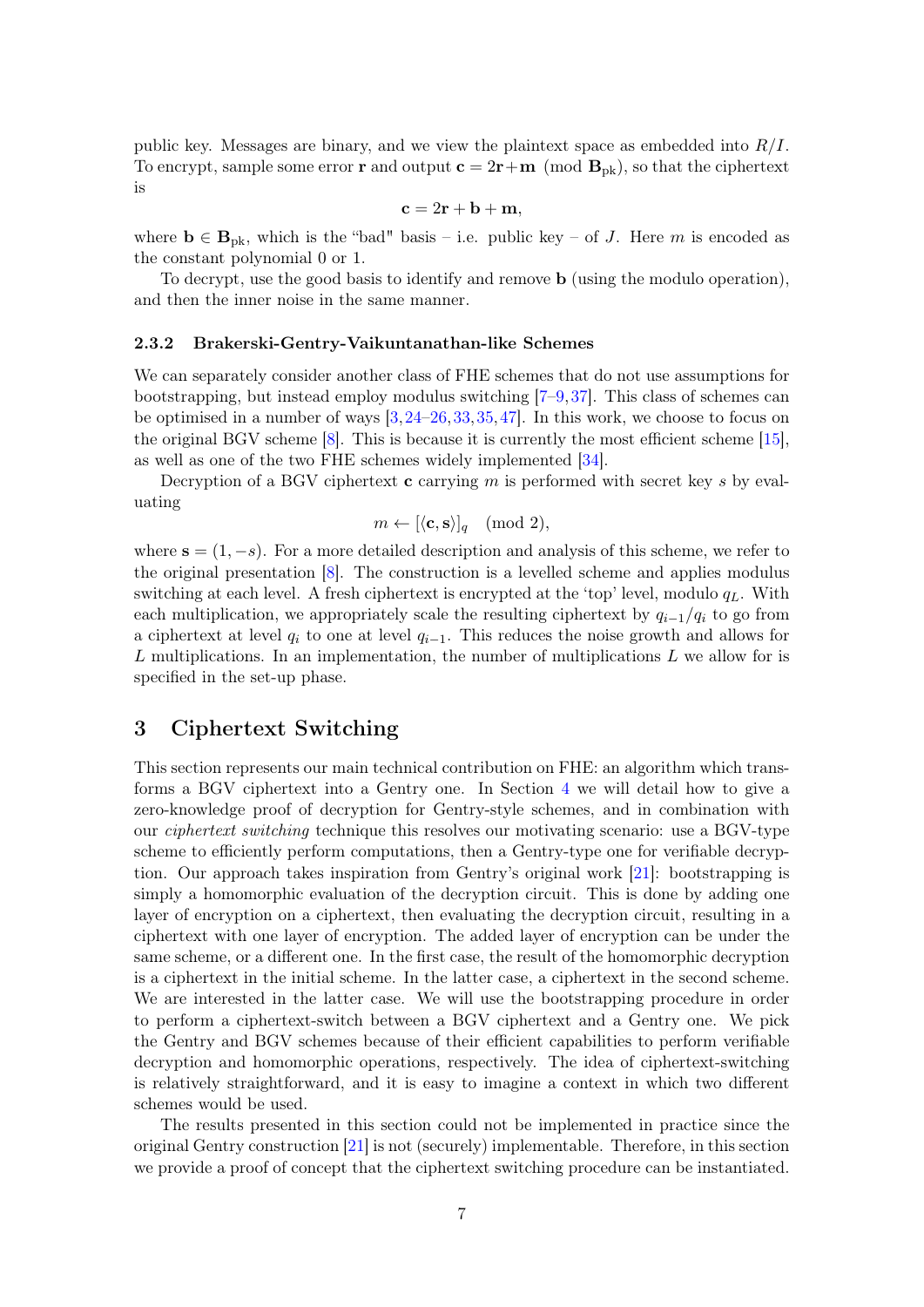<span id="page-7-0"></span>We use the notation  $\{m\}_{E}$  to mean that the plaintext message m is encrypted under the scheme E. In particular, we will write  ${m}_{\mathsf{G}}$  and  ${m}_{\mathsf{BGV}}$  to mean that the message m is encrypted under the Gentry and the BGV scheme, respectively. We assume that all messages and keys are honestly generated.

Assume we are working in the ring  $R = \mathbb{Z}[X]/(\Phi(X))$ , where  $\Phi(X)$  is monic irreducible, taken to be a power of two cyclotomic polynomial. Let  $deg(\Phi) = n$  and fix this ring for the remaining of this section. For simplicity, we will assume that  $s$  is a binary polynomial in the ring R. This has an impact on security, and one would need to carefully select s as described by Albrecht [\[1\]](#page-12-10).

Before looking at the ciphertext-switching procedure, we need to ensure that it can be set up. This means that we need to match up the plaintext and ciphertext spaces. Both spaces have a very simple presentation for the BGV scheme. These are, respectively,  $R_p$ and  $R_q$ , where  $R_p = R/pR$ , and similarly for  $R_q$ . The integers p and q are referred to as the plaintext and ciphertext moduli, respectively. We can set the plaintext modulus  $p$  to be 2, without loss of generality. The ciphertext modulus q is chosen in accordance with security requirements [\[1\]](#page-12-10).

For the Gentry scheme, the plaintext space can also be taken to be binary, so matching the two schemes is not complicated. Matching the ciphertext spaces is more intricate. Simplifying greatly, a Gentry ciphertext is an element of the form  $(c \mod J) \mod I$ , where both I and J are ideals of the ring R. The exact set-up and definition of these ideals is very complex, and we refer the reader to the original presentation. This simplified presentation of a ciphertext is of course not enough to give a deep understanding of the scheme; however it is enough to see that a Gentry ciphertext lies in the intersection of ideals  $I \cap J$ , which we will call K. Therefore, to ensure that the ciphertext spaces match, we will require that  $R_q \subseteq K$ .

In order to perform the ciphertext-switching procedure, we encrypt each of the coefficients  $s_i$  of s under the Gentry scheme. This is performed by sampling errors  $r_i$  and  $b_i$ and outputting

$$
\mathbf{a}_i = 2 \cdot \mathbf{r}_i + \mathbf{b}_i + s_i.
$$

As mentioned previously, many bootstrapping procedures make use of another homomorphic scheme. Typically, this is a GSW or LWE encryption scheme [\[10,](#page-12-4) [19\]](#page-13-3). The method is then: bootstrap a ciphertext with a GSW or LWE-encrypted secret key, which gives a GSW or LWE-encrypted message, according to which scheme was used in the procedure. The bootstrapping operation is then achieved by extracting the encryption of the message in the desired form. Since we will not want to recover a ciphertext in BGV form, this allows us to dispense of the last operation. Thus, our method becomes: encrypt the BGV secret key under the Gentry scheme, and decrypt homomorphically.

The procedure is as follows: we start with a BGV ciphertext  $\mathbf{c} = (c_0, c_1) \in R^2$  under a secret key s. We ignore the issues of modulus or key switching, and also note that there is an implicit mod  $\Phi(X)$  performed with each homomorphic operation. The BGV secret key will have the form

$$
s(X) = \sum_{i=0}^{n-1} s_i \cdot X^i,
$$

where each  $s_i \in \{0,1\}$ . The first step is to encrypt each  $s_i$  in the Gentry scheme. Each  ${s_i}_{\mathsf{G}}$  is an *n*-vector. We form a GSW-type matrix of all the encryptions  ${s_i}_{\mathsf{G}}$ :

$$
\mathbf{S} = (\{s_i\}_{\mathsf{G}})_{i \in \{0 \cdots n-1\}}.
$$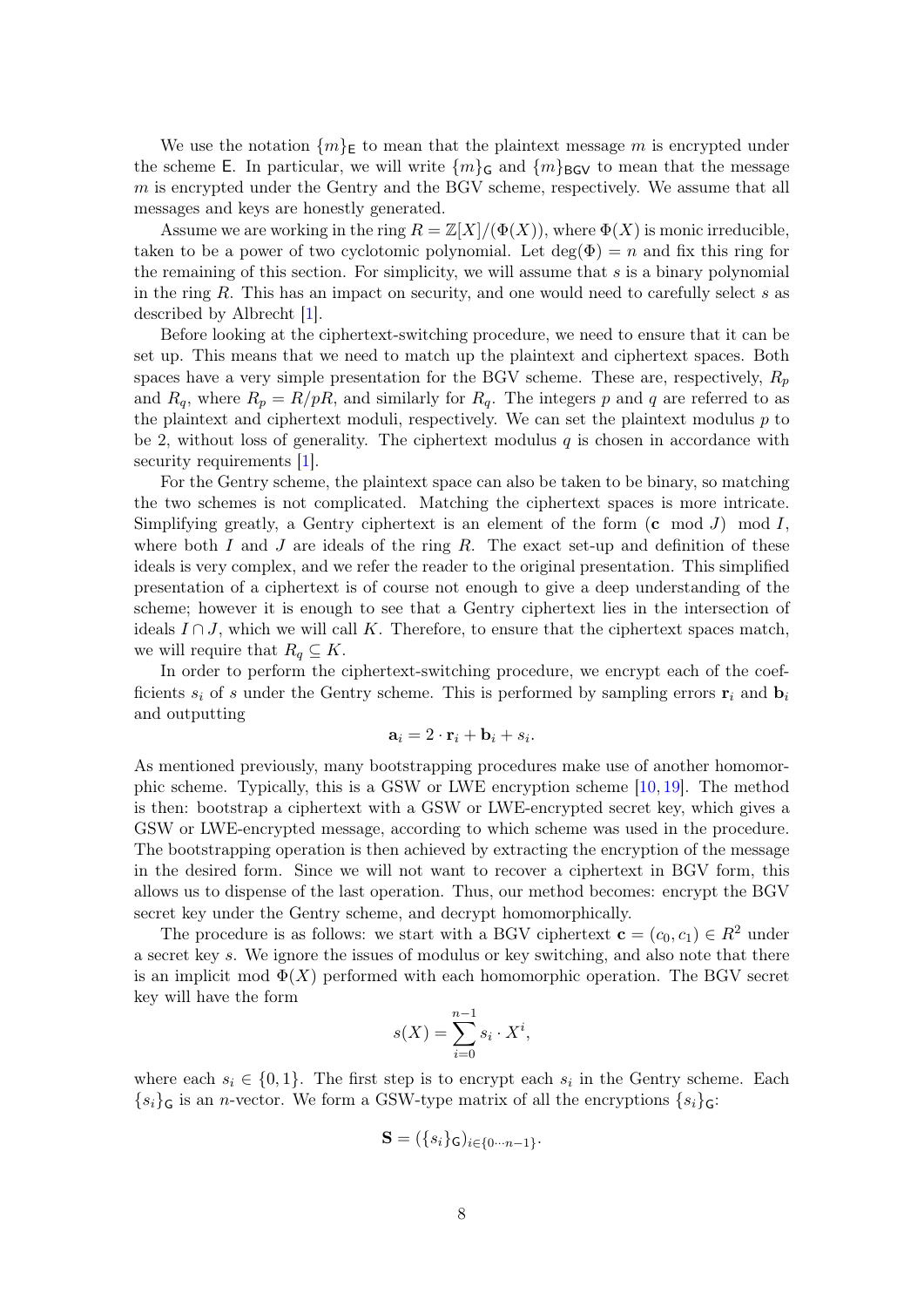<span id="page-8-1"></span>For a more detailed analysis of this technique, see for example Alperin-Sheriff and Peik-ert [\[3\]](#page-12-9). Recall that the ciphertext  $c = (c_0, c_1)$  consists of two polynomials of degree (at most)  $n-1$ . Write them in their coefficient vector representation and evaluate

$$
\mathbf{c}_0-\mathbf{c}_1\cdot\mathbf{S}.
$$

Recall that bootstrapping is the process of homomorphically evaluating the decryption circuit. Thus, evaluating the BGV decryption circuit on a BGV ciphertext with a Gentryencrypted secret key results in a Gentry-encrypted ciphertext. We have the following theorem.

<span id="page-8-0"></span>Theorem 1. Ciphertext-switching a BGV ciphertext c under its Gentry-encrypted secret  $key\{s\}_{\mathsf{G}}$  results in a Gentry-encrypted ciphertext.

Proof. We will assume that we have set up our schemes in a correct manner, i.e. that the plaintext/ ciphertext spaces match up, as explained earlier in this section. Suppose we have an encryption scheme E which is linearly homomorphic, i.e. the following is true

$$
b - a \cdot \mathsf{E}(s) = \mathsf{E}(b - a \cdot s).
$$

This is trivially true of most homomorphic schemes in the literature, including the Gentry scheme, and the proof relies on this fact. This is true of any encryption scheme E which supports affine transformations.

Indeed, the decryption circuit of BGV is

$$
m \leftarrow [\langle \mathbf{c}, \mathbf{s} \rangle]_q \pmod{2},
$$

where by abuse of notation  $\langle \mathbf{c}, \mathbf{s} \rangle = c_0 - c_1 \cdot s$ , for a ciphertext  $\mathbf{c} = (c_0, c_1)$ . Now if the scheme E does indeed support affine transformations, we have that

$$
c_0 - c_1 \cdot \{s\}_{\mathsf{G}} = \{c_0 - c_1 \cdot s\}_{\mathsf{G}}.
$$

More precisely, writing each row i in **S** as  $2 \cdot \mathbf{r}_i + \mathbf{b}_i + s_i$ , in evaluating the above we get the following. Notice we now switch to vector coefficient notation, writing  $c_i$  for the polynomial  $c_i$ .

$$
\mathbf{c}_0 - \mathbf{c}_1 \cdot \{s\}_{\mathsf{G}} = \sum_i c_{0,i} - c_{1,1} \cdot (2 \cdot \mathbf{r}_i + \mathbf{b}_i + s_i)
$$
  
= 
$$
\sum_i (c_{0,i} - c_{1,1} \cdot s_i) + (2 \cdot \mathbf{r}_i + \mathbf{b}_i)
$$
  
= 
$$
\mathbf{c}_0 - \mathbf{c}_1 \cdot \mathbf{s} + 2 \cdot \mathbf{r} + \mathbf{b}
$$
  
= 
$$
m + k \cdot q + 2 \cdot \mathbf{r} + \mathbf{b}
$$
  
= 
$$
\{m\}_{\mathsf{G}} \pmod{q}.
$$

Providing a complete noise analysis here would require the introduction of all the formalism from Gentry's scheme, which is beyond our scope. Instead, we notice that our resulting Gentry ciphertext is the sum of n such ciphertexts, and we refer to the original construction for a thorough analysis.  $\Box$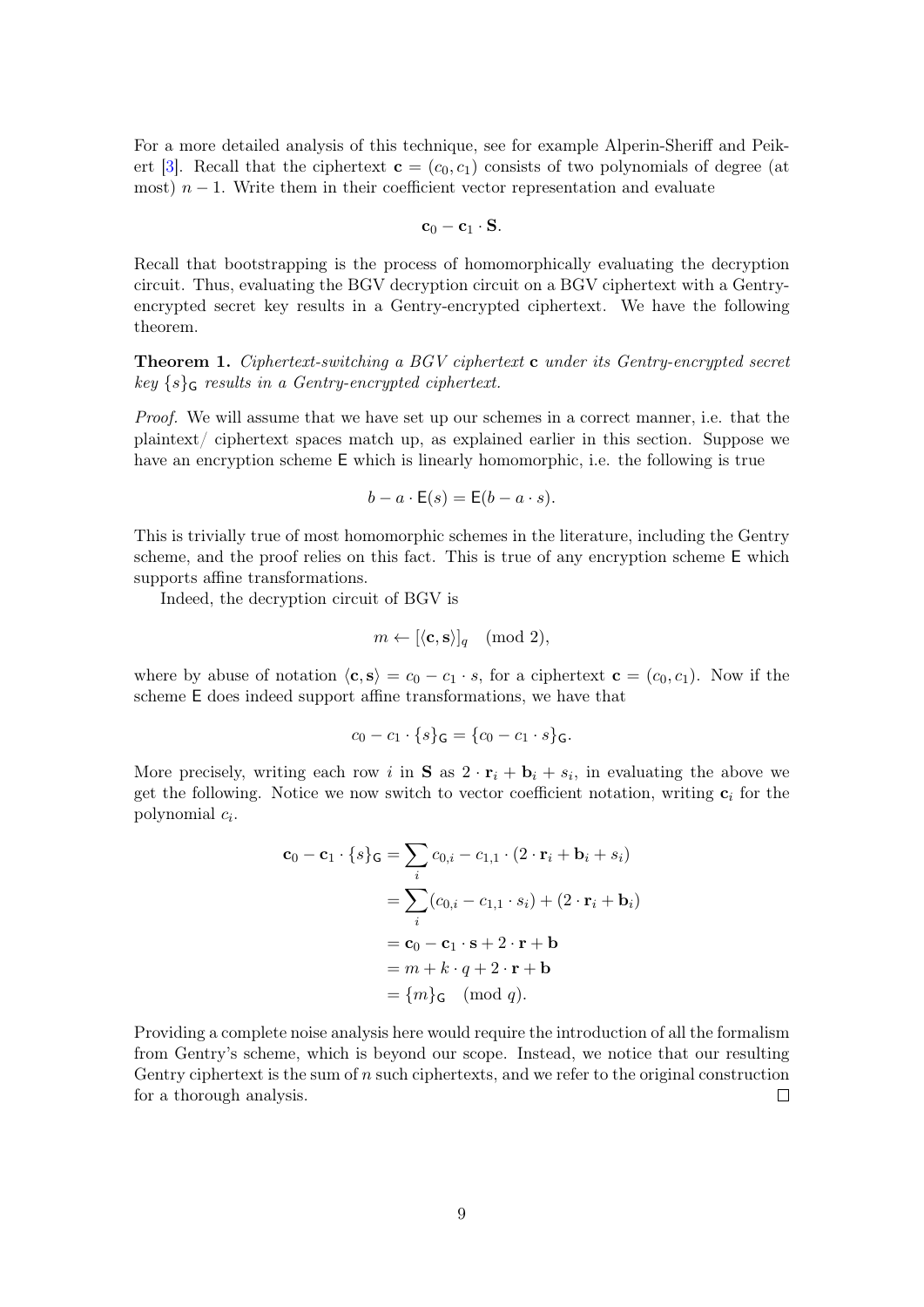### 3.1 Switching Integrity

Returning to the election example, assume that the election authority has prepared for some likely, but unfavourable, outcomes. Resourcefully, they alter the transformation key  ${s}_{\mathsf{G}}$  during key generation to encrypt a different key, which will transform the correct result into one they prefer, which they can then prove the correct decryption of.

Multiparty computation can be used for key generation in answer to this problem. However, there is a simpler method to check the validity of the transformation key. We give the result in its full generality, only assuming linearity of decryption and that cancellation holds in the plaintext space.

In the following lemma, the reader might find it helpful to think of  $sk$  as the "real" decryption key, and  $sk'$  as a key the dishonest decryptor has found to change the output favourably.

<span id="page-9-0"></span>**Lemma 1.** Let C and P denote the ciphertext and plaintext spaces, and let  $\text{Dec}_{sk}$ ,  $\text{Dec}_{sk'}$ :  $C \rightarrow \mathcal{P}$  be functions indexed by two different keys. Assume that the adversary wants to target messages in a set  $A \subset \mathcal{C}$ , such that for all  $c \in A$  we have  $\text{Dec}_{sk}(c) \neq \text{Dec}_{sk'}(c)$ . Assuming the decryption algorithm is additively homomorphic and that cancellation works in the plaintext space, then for ciphertexts outside of A,  $\text{Dec}_{sk}$  and  $\text{Dec}_{sk'}$  will also differ.

*Proof.* We use a contrapositive argument. Assume that  $c_1 \in A$  and  $c_2 \notin A$ . Then there are two cases for  $c_1 + c_2$ , either in or not in A. We assume the latter, the former is analogous. There are some corner cases for FHE ciphertext spaces where the linearity does not hold, but then, for the sake of the argument one can just select different values.

Assume that decryption under  $sk'$  agrees with sk for all values outside A. It follows that

$$
Dec_{sk}(c_1 + c_2) = Dec_{sk'}(c_1 + c_2) = Dec_{sk'}(c_1) + Dec_{sk'}(c_2)
$$
  
= Dec\_{sk'}(c\_1) + Dec\_{sk}(c\_2).

By linearity and cancellation, we must have  $\mathsf{Dec}_{sk}(c_1) = \mathsf{Dec}_{sk}(c_1)$ . Hence,  $\mathsf{Dec}_{sk}^{\prime}$  cannot modify any value in A without also modifying all values outside A.  $\Box$ 

Verification Protocol: To verify that the secret key is correct, one only needs to verify the decryption of a single non-zero plaintext. Let  $\mathsf{E}_S$  be the source scheme and  $\mathsf{E}_T$  be the target scheme.

- 1. The challenger sends a tuple  $(m, \{m\}_{\mathsf{E}_S})$  to the decryptor.
- 2. Both parties agree on a representation of  $\{m\}_{\text{E}_T}$  using the public transformation algorithm.
- 3. The decryptor proves the correctness of the decryption  $\{m\}_{E_T} m = 0$ .
- 4. The challenger verifies the proof.

Note that this protocol can be carried out independently (and possibly long before) the zero-knowledge protocol that we describe in the next section.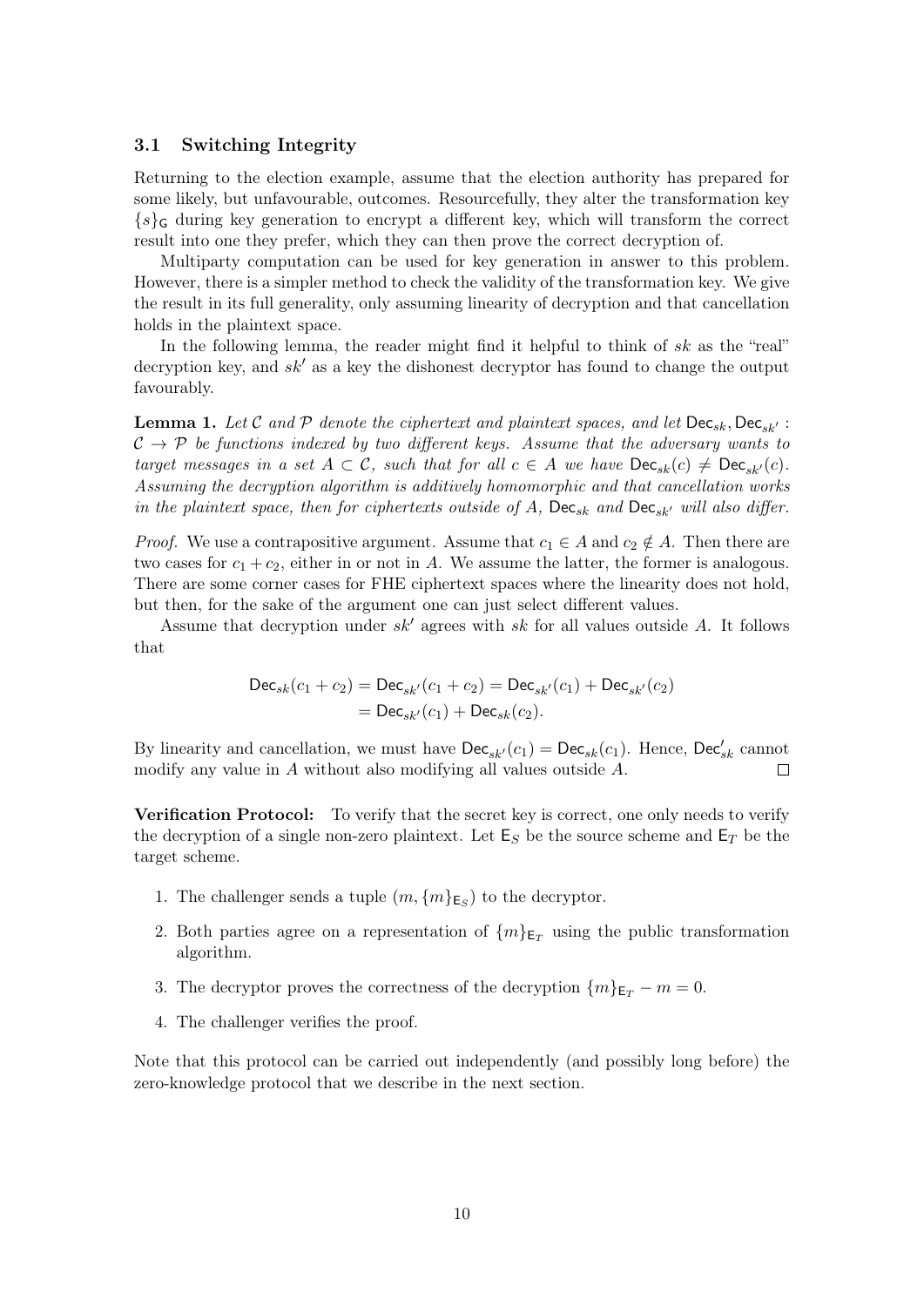# <span id="page-10-1"></span><span id="page-10-0"></span>4 One-Shot Verifiable Decryption

As we discussed in the introduction, there are no generic and efficient zero-knowledge proofs for correct decryption of an FHE ciphertext. Currently, the most promising approach is based on MPC, and is only efficient when the computational cost is amortised over a large number of instances [\[6\]](#page-12-11). In this section we detail a zero-knowledge proof for decryption of Gentry ciphertexts, and thus when combined with the ciphertext switching procedure discussed in the previous chapter we can transform a ciphertext from any scheme with a sufficiently simple decryption circuit to a "proof-friendly" scheme.

#### 4.1 The Zero-Knowledge Proof

Let  $\hat{\mathbf{c}}$  be a ciphertext encrypted under a scheme whose decryption circuit is sufficiently simple for Gentry, and let c be the corresponding ciphertext under Gentry. Recall that c can be written as  $c = 2r + b + m$ , where b represents a lattice point and r is some noise vector. As long as  $\bf{r}$  is inside some set  $D$ , the ciphertext is decryptable. Letting the prover have access to the decryption key, we get a simple Schnorr-like Σ-protocol to prove that  $m = 0$ . Notice that the decryption algorithm can be modified to output both the message and the noise vector.

The generic protocol, between a prover P and a verifier V, is as follows.

- P1 Choose an encryption  $\mathbf{c}' = \mathbf{b}' + \mathbf{r}'$  of zero such that the noise  $\mathbf{r}'$  can hide r, and send  $\mathbf{c}'$  to the verifier.
- V1 Select  $e \stackrel{\$}{\leftarrow} \{0,1\}$  and send e to the prover.
- P2 If  $e = 0$ , set  $\mathbf{d} = \mathbf{b}'$ , or if  $e = 1$ , set  $\mathbf{d} = \mathbf{b} + \mathbf{b}'$ . Transmit d.
- V2 Verify that **d** is a lattice point, and check that the noise  $e\mathbf{c} + \mathbf{c}' \mathbf{d}$  is well-formed and sufficiently small.

We use rejection sampling [\[38,](#page-14-10)[39\]](#page-14-11) to improve the parameters of our proposal. Rejection sampling is useful in a scenario where one has a distribution D, but lacks a good way of sampling from it. Instead, one can sample from a larger distribution  $E \supset D$ , and simply reject any value not in D. The usefulness becomes apparent when the sampling takes part over several rounds in a protocol. Typically, a value outside  $D$  will leak information, but only after combining everything in the final step can one decide whether it will be out of bounds, so we avoid this problem.

We can generalise the protocol to a larger e, which will result in an arbitrarily good soundness bound (but may require increased parameters for the Gentry scheme). To instantiate the above idea specifically for the Gentry scheme, all that remains is to add the following lines to the respective steps:

- P2 If  $e\mathbf{r} + \mathbf{r}'$  is outside the set D, reject.
- V2 Verify that **d** is a lattice point: check that  $(B^{\text{pk}}_{I})$  $J^{pk}$  $j^{-1}$ **d** is an integer vector. Verify that  $e\mathbf{c} + \mathbf{c}' - \mathbf{d}$  is within bounds and the correct randomness to generate  $\mathbf{d}$  in the encryption algorithm.

Notice that  $e\mathbf{c} + \mathbf{c}' - \mathbf{d} = 2e\mathbf{r} + \mathbf{r}'$ , which is the combined randomness used to generate the ciphertexts **c** and **c'**, so **d** is the lattice part of  $e\mathbf{c} + \mathbf{c}'$ .

The modification of step P2 is an application of rejection sampling. The probability of the prover rejecting depends on the parameters: a large set  $D$  (possibly exponentially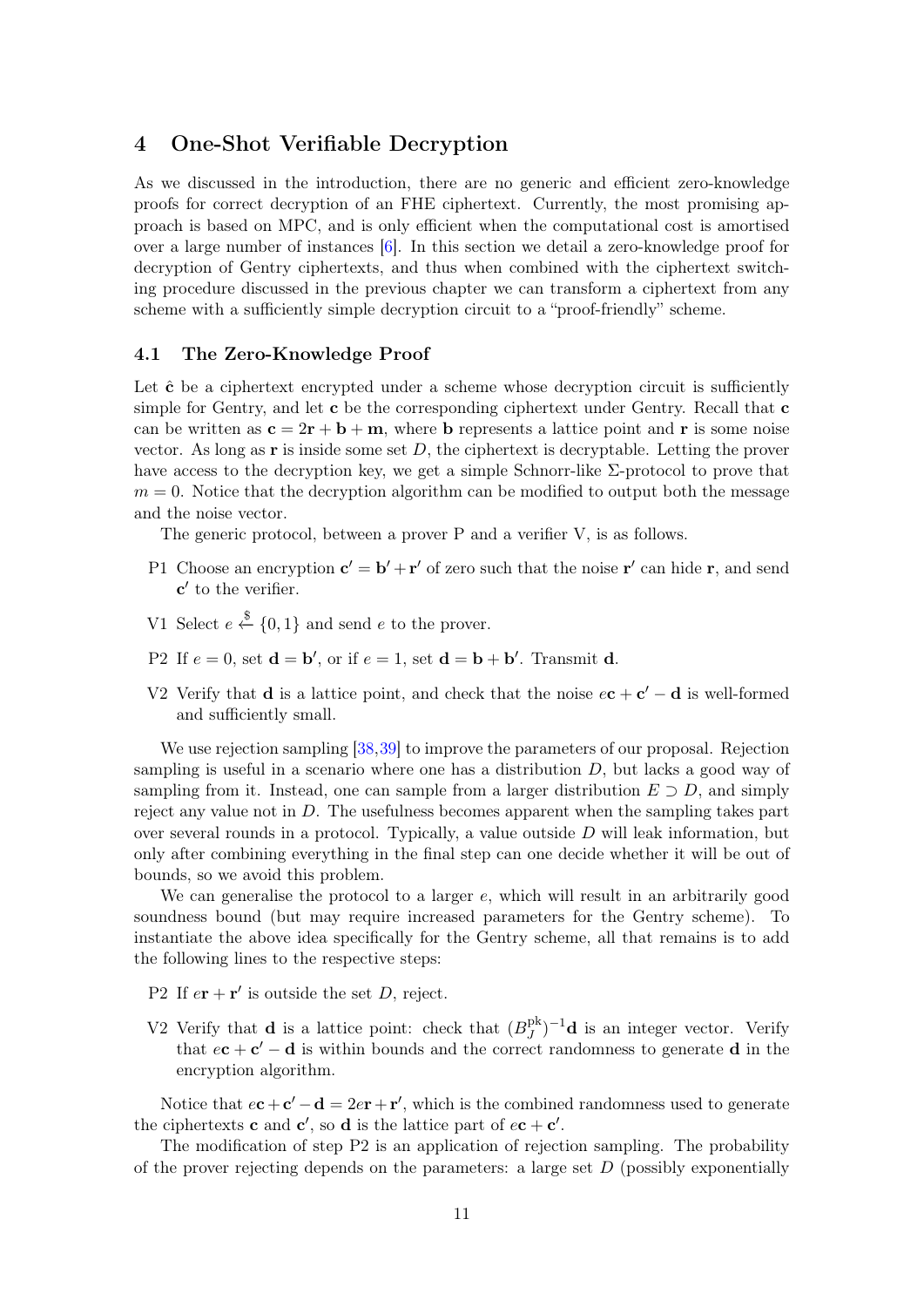<span id="page-11-1"></span>large) requires larger parameters, whereas a small set will result in more rejections. We leave the choice of concrete parameters for specific applications.

Remark 1. When creating a Schnorr-like zero-knowledge proof for modern LWE-based schemes, one usually has to prove that they can extract a value through rewinding and this value will be small, like we have discussed earlier. However, the extraction equation normally requires that one divides by the difference of the challenges. If that is different from  $\pm 1$  then there is no longer a guarantee that the extracted value is small, so one is prevented from using a large challenge space. Alternatively, one can use some values outside  $\pm 1$ , with the consequence that one can only make a guarantee for a bound larger than that one is interested in. The difference may be acceptable, and is called the "soundness slack" [\[4\]](#page-12-1). Here, we do not need to reconstruct short vectors. We are not limited by the size of the challenge space, and so the main advantage of the above protocol is the lack of soundness slack.

<span id="page-11-0"></span>Theorem 2. The above protocol is complete and achieves special soundness and special honest-verifier zero knowledge.

*Proof.* To verify completeness, notice that  $(B^{\text{pk}}_{I})$  $J_J^{\text{pk}}$  $^{-1}$ (**b'**) + e**b** will be an integer vector since **b'** and **b** are lattice points. Next, we have  $e\mathbf{c} + \mathbf{c}' - \mathbf{d} = 2e\mathbf{r} + \mathbf{r}'$ , which is exactly the values used to generate the lattice points.

For special soundness, assume we have gathered challenges  $e_0$  and  $e_1$  such that  $e_0 - e_1$ is invertible in R, and that the prover has responded successfully with  $\mathbf{d}_0$  and  $\mathbf{d}_1$ . Then compute  $(e_0 - e_1)^{-1}(\mathbf{d}_0 - \mathbf{d}_1)$  to get **b** and extract the message as **c** – **b** (mod 2).

Depending on the ring  $R$ ,  $e_0 - e_1$  may not always be invertible. If so, let  $\phi$  denote the probability that an arbitrary element is a unit. After rewinding,  $e_0 - e_1$  is invertible with probability  $\phi$ . After rewinding  $k-1$  times, the probability that no  $e_i - e_j$  is invertible is just  $(1 - \phi)^{k \choose 2}$ , which quickly becomes negligible.

Next we prove special honest-verifier zero knowledge. Note that the transcript of a correct protocol run is  $\{c', e, d\}$ , where the ciphertext is a fresh random encryption of 0, e is a uniformly random value from some finite set and d is distributed based on the distribution on  $\bf{r}$  in the encryption algorithm. The simulator is initiated with an  $e$ , then proceeds to select a random noise vector and computes the corresponding lattice point d. Then **c'** is given by  $e\mathbf{c}+\mathbf{c}'-\mathbf{d} = \mathbf{r}\mathbf{c}'$ , which guarantees that the verification step is satisfied. The distribution of the simulated transcript essentially only depends on the distribution of the randomness **r** as a function of e, so the simulator can choose it accordingly.  $\Box$ 

In the protocol we took advantage of the lattice structure of Gentry's cryptosystem to create an elegant proof – structure that is not available in more efficient schemes such as BGV. The challenge in providing a compact ZK proof of decryption for other schemes (not just BGV) remains but we believe this will be a fruitful direction given that one can design a proof-friendly FHE scheme that is only geared towards a single circuit: the decryption of ciphertexts under a different scheme. Looking at the greater picture, verifiable decryption need not be the only application of the generalised bootstrapping idea.

Acknowledgements. We would like to thank Nigel Smart for valuable discussions and feedback. This research was partially funded by the Research Council of Norway under Project No. 248166. Part of this work was conducted while the second author visited NTNU.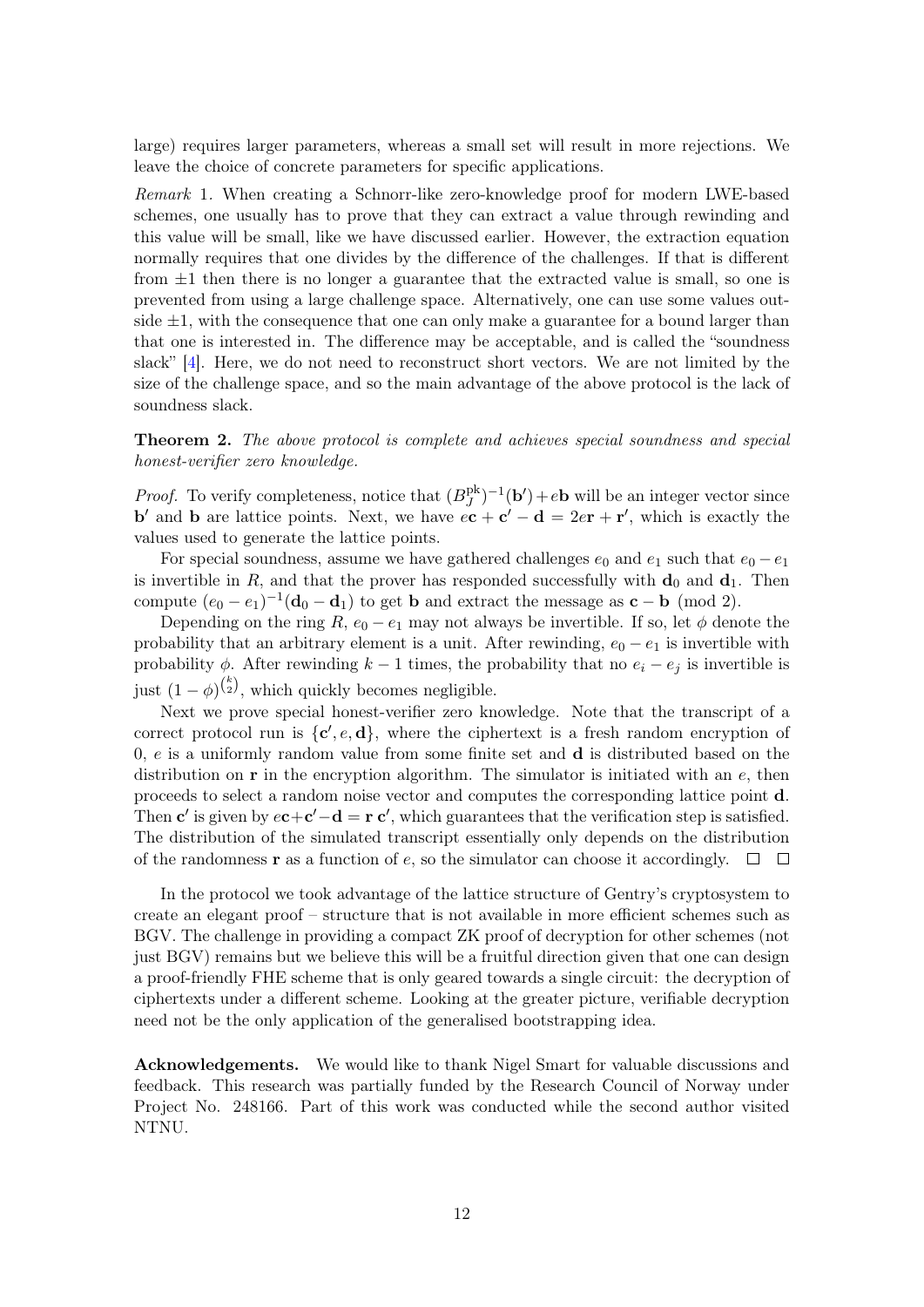# <span id="page-12-13"></span>References

- <span id="page-12-10"></span>[1] M. R. Albrecht. On dual lattice attacks against small-secret LWE and parameter choices in HElib and SEAL. In J. Coron and J. B. Nielsen, editors, EURO-CRYPT 2017, Part II, volume 10211 of LNCS, pages 103–129, Paris, France, May 8– 12, 2017. Springer, Heidelberg, Germany. Cited on page [8.](#page-7-0)
- <span id="page-12-5"></span>[2] M. R. Albrecht, C. Rechberger, T. Schneider, T. Tiessen, and M. Zohner. Ciphers for MPC and FHE. In Oswald and Fischlin [\[43\]](#page-15-7), pages 430–454. Cited on page [4.](#page-3-0)
- <span id="page-12-9"></span>[3] J. Alperin-Sheriff and C. Peikert. Faster bootstrapping with polynomial error. In Garay and Gennaro [\[20\]](#page-13-11), pages 297–314. Cited on pages [7](#page-6-0) and [9.](#page-8-1)
- <span id="page-12-1"></span>[4] C. Baum, I. Damgård, K. G. Larsen, and M. Nielsen. How to prove knowledge of small secrets. In M. Robshaw and J. Katz, editors, CRYPTO 2016, Part III, volume 9816 of LNCS, pages 478–498, Santa Barbara, CA, USA, Aug. 14–18, 2016. Springer, Heidelberg, Germany. Cited on pages [2](#page-1-0) and [12.](#page-11-1)
- <span id="page-12-2"></span>[5] C. Baum, I. Damgård, S. Oechsner, and C. Peikert. Efficient commitments and zero-knowledge protocols from ring-SIS with applications to lattice-based threshold cryptosystems. Cryptology ePrint Archive, Report 2016/997, 2016. [http://eprint.](http://eprint.iacr.org/2016/997) [iacr.org/2016/997](http://eprint.iacr.org/2016/997). Cited on page [2.](#page-1-0)
- <span id="page-12-11"></span>[6] C. Baum, I. Damgård, T. Toft, and R. W. Zakarias. Better preprocessing for secure multiparty computation. In M. Manulis, A.-R. Sadeghi, and S. Schneider, editors, ACNS 16, volume 9696 of LNCS, pages 327–345, Guildford, UK, June 19–22, 2016. Springer, Heidelberg, Germany. Cited on page [11.](#page-10-1)
- <span id="page-12-7"></span>[7] Z. Brakerski. Fully homomorphic encryption without modulus switching from classical GapSVP. In Safavi-Naini and Canetti [\[45\]](#page-15-8), pages 868–886. Cited on page [7.](#page-6-0)
- <span id="page-12-0"></span>[8] Z. Brakerski, C. Gentry, and V. Vaikuntanathan. (Leveled) fully homomorphic encryption without bootstrapping. In S. Goldwasser, editor, ITCS 2012, pages 309–325, Cambridge, MA, USA, Jan. 8–10, 2012. ACM. Cited on pages [2,](#page-1-0) [3,](#page-2-1) [4,](#page-3-0) and [7.](#page-6-0)
- <span id="page-12-8"></span>[9] Z. Brakerski and V. Vaikuntanathan. Efficient fully homomorphic encryption from (standard) LWE. In Ostrovsky [\[42\]](#page-15-9), pages 97–106. Cited on page [7.](#page-6-0)
- <span id="page-12-4"></span>[10] I. Chillotti, N. Gama, M. Georgieva, and M. Izabachène. Faster fully homomorphic encryption: Bootstrapping in less than 0.1 seconds. In J. H. Cheon and T. Takagi, editors, ASIACRYPT 2016, Part I, volume 10031 of LNCS, pages 3–33, Hanoi, Vietnam, Dec. 4–8, 2016. Springer, Heidelberg, Germany. Cited on pages [3](#page-2-1) and [8.](#page-7-0)
- <span id="page-12-6"></span>[11] G. Chunsheng. Cryptanalysis of the smart-vercauteren and gentry-halevi's fully homomorphic encryption. Cryptology ePrint Archive, Report 2011/328, 2011. [http:](http://eprint.iacr.org/2011/328) [//eprint.iacr.org/2011/328](http://eprint.iacr.org/2011/328). Cited on page [6.](#page-5-0)
- <span id="page-12-3"></span>[12] J. D. Cohen and M. J. Fischer. A robust and verifiable cryptographically secure election scheme (extended abstract). In 26th FOCS, pages 372–382, Portland, Oregon, Oct. 21–23, 1985. IEEE Computer Society Press. Cited on page [3.](#page-2-1)
- <span id="page-12-12"></span>[13] J. Coron and J. B. Nielsen, editors. EUROCRYPT 2017, Part I, volume 10210 of LNCS, Paris, France, May 8–12, 2017. Springer, Heidelberg, Germany. Cited on pages [14](#page-13-12) and [16.](#page-15-10)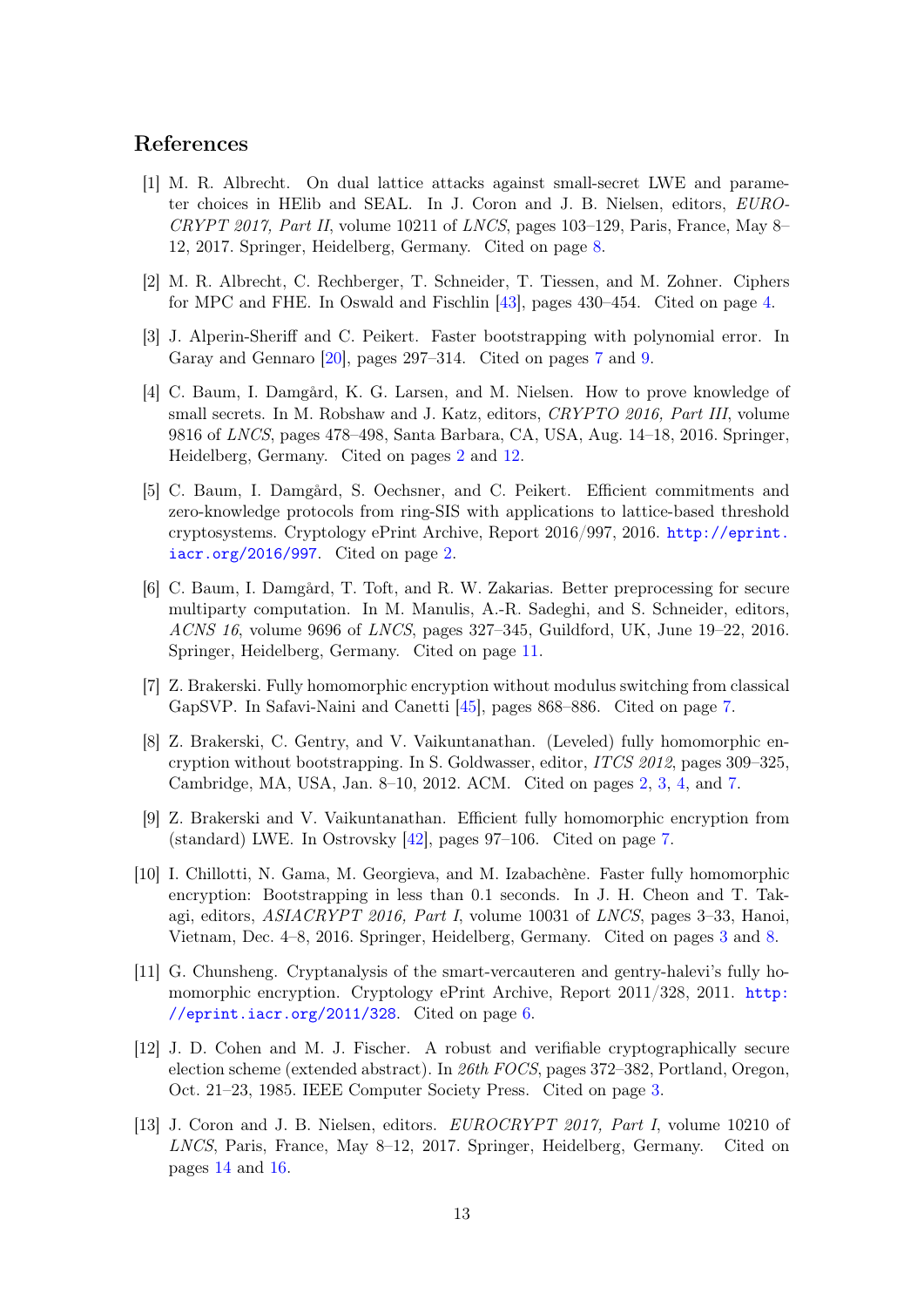- <span id="page-13-12"></span><span id="page-13-8"></span>[14] J.-S. Coron, A. Mandal, D. Naccache, and M. Tibouchi. Fully homomorphic encryption over the integers with shorter public keys. In P. Rogaway, editor, CRYPTO 2011, volume 6841 of LNCS, pages 487–504, Santa Barbara, CA, USA, Aug. 14–18, 2011. Springer, Heidelberg, Germany. Cited on page [6.](#page-5-0)
- <span id="page-13-4"></span>[15] A. Costache and N. P. Smart. Which ring based somewhat homomorphic encryption scheme is best? In K. Sako, editor, CT-RSA 2016, volume 9610 of LNCS, pages 325– 340, San Francisco, CA, USA, Feb. 29 – Mar. 4, 2016. Springer, Heidelberg, Germany. Cited on pages [4](#page-3-0) and [7.](#page-6-0)
- <span id="page-13-0"></span>[16] R. Cramer, I. Damgård, C. Xing, and C. Yuan. Amortized complexity of zeroknowledge proofs revisited: Achieving linear soundness slack. In Coron and Nielsen [\[13\]](#page-12-12), pages 479–500. Cited on page [2.](#page-1-0)
- <span id="page-13-5"></span>[17] I. Damgård. On σ-protocols, v2. Lecture Notes, University of Aarhus, Department for Computer Science, 2010. Cited on page [4.](#page-3-0)
- <span id="page-13-1"></span>[18] R. del Pino and V. Lyubashevsky. Amortization with fewer equations for proving knowledge of small secrets. In J. Katz and H. Shacham, editors, CRYPTO 2017, Part III, volume 10403 of LNCS, pages 365–394, Santa Barbara, CA, USA, Aug. 20– 24, 2017. Springer, Heidelberg, Germany. Cited on page [2.](#page-1-0)
- <span id="page-13-3"></span>[19] L. Ducas and D. Micciancio. FHEW: Bootstrapping homomorphic encryption in less than a second. In Oswald and Fischlin [\[43\]](#page-15-7), pages 617–640. Cited on pages [3](#page-2-1) and [8.](#page-7-0)
- <span id="page-13-11"></span>[20] J. A. Garay and R. Gennaro, editors. CRYPTO 2014, Part I, volume 8616 of LNCS, Santa Barbara, CA, USA, Aug. 17–21, 2014. Springer, Heidelberg, Germany. Cited on pages [13](#page-12-13) and [15.](#page-14-12)
- <span id="page-13-2"></span>[21] C. Gentry. Fully homomorphic encryption using ideal lattices. In M. Mitzenmacher, editor,  $\triangle$ 1st ACM STOC, pages 169–178, Bethesda, MD, USA, May 31 – June 2, 2009. ACM Press. Cited on pages [3,](#page-2-1) [4,](#page-3-0) [6,](#page-5-0) and [7.](#page-6-0)
- <span id="page-13-6"></span>[22] C. Gentry and S. Halevi. Fully homomorphic encryption without squashing using depth-3 arithmetic circuits. In Ostrovsky [\[42\]](#page-15-9), pages 107–109. Cited on page [6.](#page-5-0)
- <span id="page-13-7"></span>[23] C. Gentry and S. Halevi. Implementing Gentry's fully-homomorphic encryption scheme. In K. G. Paterson, editor, *EUROCRYPT 2011*, volume 6632 of *LNCS*, pages 129–148, Tallinn, Estonia, May 15–19, 2011. Springer, Heidelberg, Germany. Cited on page [6.](#page-5-0)
- <span id="page-13-9"></span>[24] C. Gentry, S. Halevi, and N. P. Smart. Better bootstrapping in fully homomorphic encryption. In M. Fischlin, J. Buchmann, and M. Manulis, editors, PKC 2012, volume 7293 of LNCS, pages 1–16, Darmstadt, Germany, May 21–23, 2012. Springer, Heidelberg, Germany. Cited on page [7.](#page-6-0)
- [25] C. Gentry, S. Halevi, and N. P. Smart. Fully homomorphic encryption with polylog overhead. In D. Pointcheval and T. Johansson, editors, EUROCRYPT 2012, volume 7237 of LNCS, pages 465–482, Cambridge, UK, Apr. 15–19, 2012. Springer, Heidelberg, Germany. Cited on page [7.](#page-6-0)
- <span id="page-13-10"></span>[26] C. Gentry, S. Halevi, and N. P. Smart. Homomorphic evaluation of the AES circuit. In Safavi-Naini and Canetti [\[45\]](#page-15-8), pages 850–867. Cited on page [7.](#page-6-0)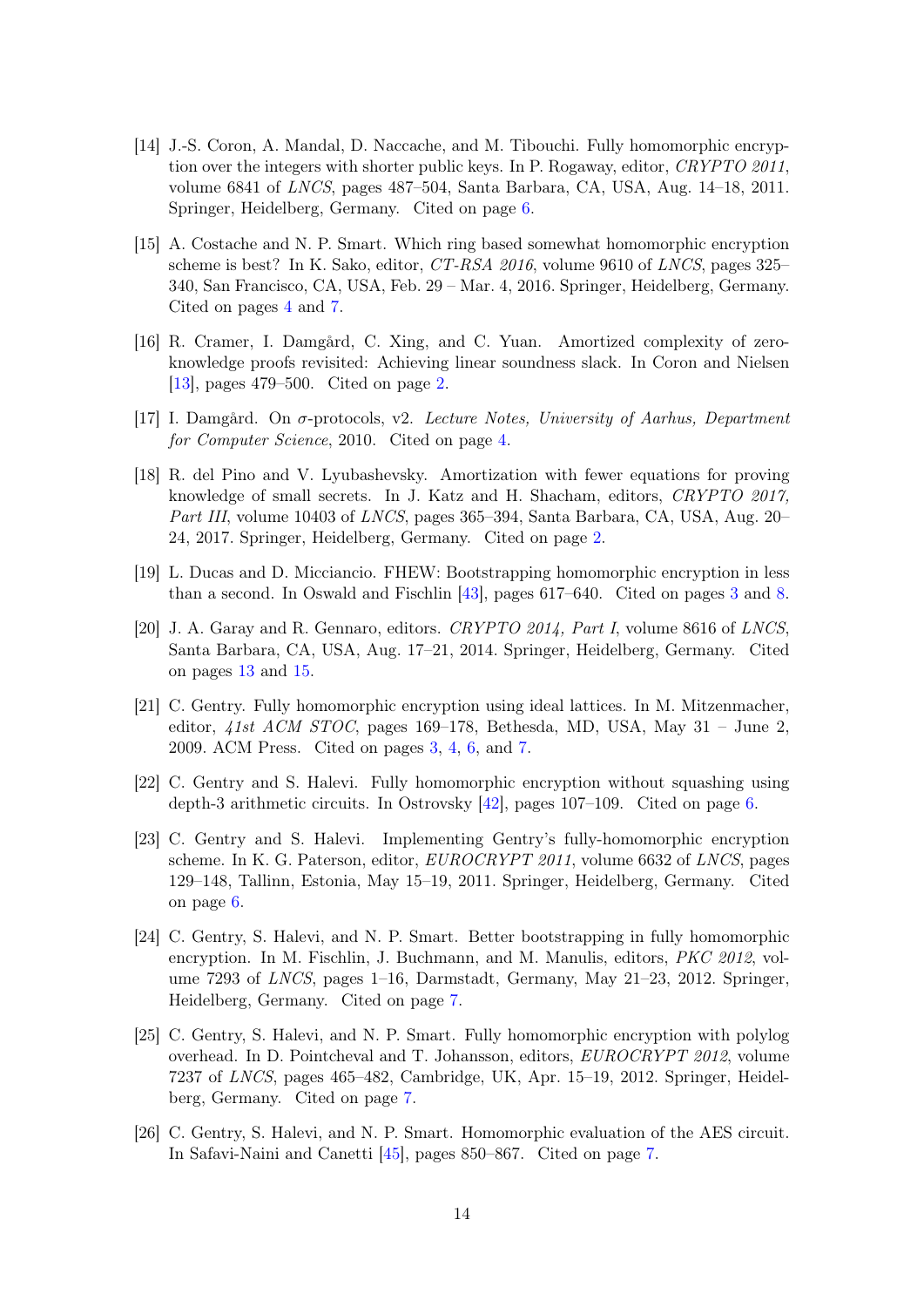- <span id="page-14-12"></span><span id="page-14-5"></span>[27] C. Gentry, S. Halevi, and V. Vaikuntanathan. A simple BGN-type cryptosystem from LWE. In Gilbert  $[29]$ , pages 506–522. Cited on page [6.](#page-5-0)
- <span id="page-14-4"></span>[28] C. Gentry, A. Sahai, and B. Waters. Homomorphic encryption from learning with errors: Conceptually-simpler, asymptotically-faster, attribute-based. In R. Canetti and J. A. Garay, editors, CRYPTO 2013, Part I, volume 8042 of LNCS, pages 75–92, Santa Barbara, CA, USA, Aug. 18–22, 2013. Springer, Heidelberg, Germany. Cited on page [6.](#page-5-0)
- <span id="page-14-13"></span>[29] H. Gilbert, editor. EUROCRYPT 2010, volume 6110 of LNCS, French Riviera, May 30 – June 3, 2010. Springer, Heidelberg, Germany. Cited on pages [15](#page-14-12) and [16.](#page-15-10)
- <span id="page-14-0"></span>[30] K. Gjøsteen and M. Strand. A roadmap to fully homomorphic elections: Stronger security, better verifiability. Cryptology ePrint Archive, Report 2017/166, 2017. <http://eprint.iacr.org/2017/166>. Cited on page [3.](#page-2-1)
- <span id="page-14-2"></span>[31] L. Grassi, C. Rechberger, D. Rotaru, P. Scholl, and N. P. Smart. MPC-friendly symmetric key primitives. In E. R. Weippl, S. Katzenbeisser, C. Kruegel, A. C. Myers, and S. Halevi, editors, ACM CCS 16, pages 430–443, Vienna, Austria, Oct. 24–28, 2016. ACM Press. Cited on page [4.](#page-3-0)
- <span id="page-14-3"></span>[32] S. Halevi. Homomorphic encryption. In Tutorials on the Foundations of Cryptography: Dedicated to Oded Goldreich, pages 219–276, Cham, 2017. Springer International Publishing. Cited on page [6.](#page-5-0)
- <span id="page-14-7"></span>[33] S. Halevi and V. Shoup. Algorithms in HElib. In Garay and Gennaro [\[20\]](#page-13-11), pages 554–571. Cited on page [7.](#page-6-0)
- <span id="page-14-9"></span>[34] S. Halevi and V. Shoup. Helib – an implementation of homomorphic encryption., 2014. Cited on page [7.](#page-6-0)
- <span id="page-14-8"></span>[35] S. Halevi and V. Shoup. Bootstrapping for HElib. In Oswald and Fischlin [\[43\]](#page-15-7), pages 641–670. Cited on page [7.](#page-6-0)
- <span id="page-14-1"></span>[36] M. Hirt and K. Sako. Efficient receipt-free voting based on homomorphic encryption. In B. Preneel, editor, EUROCRYPT 2000, volume 1807 of LNCS, pages 539–556, Bruges, Belgium, May 14–18, 2000. Springer, Heidelberg, Germany. Cited on page [3.](#page-2-1)
- <span id="page-14-6"></span>[37] A. López-Alt, E. Tromer, and V. Vaikuntanathan. On-the-fly multiparty computation on the cloud via multikey fully homomorphic encryption. In H. J. Karloff and T. Pitassi, editors, 44th ACM STOC, pages 1219–1234, New York, NY, USA, May 19–22, 2012. ACM Press. Cited on page [7.](#page-6-0)
- <span id="page-14-10"></span>[38] V. Lyubashevsky. Lattice-based identification schemes secure under active attacks. In R. Cramer, editor, PKC 2008, volume 4939 of LNCS, pages 162–179, Barcelona, Spain, Mar. 9–12, 2008. Springer, Heidelberg, Germany. Cited on page [11.](#page-10-1)
- <span id="page-14-11"></span>[39] V. Lyubashevsky. Fiat-Shamir with aborts: Applications to lattice and factoringbased signatures. In M. Matsui, editor, ASIACRYPT 2009, volume 5912 of LNCS, pages 598–616, Tokyo, Japan, Dec. 6–10, 2009. Springer, Heidelberg, Germany. Cited on page [11.](#page-10-1)